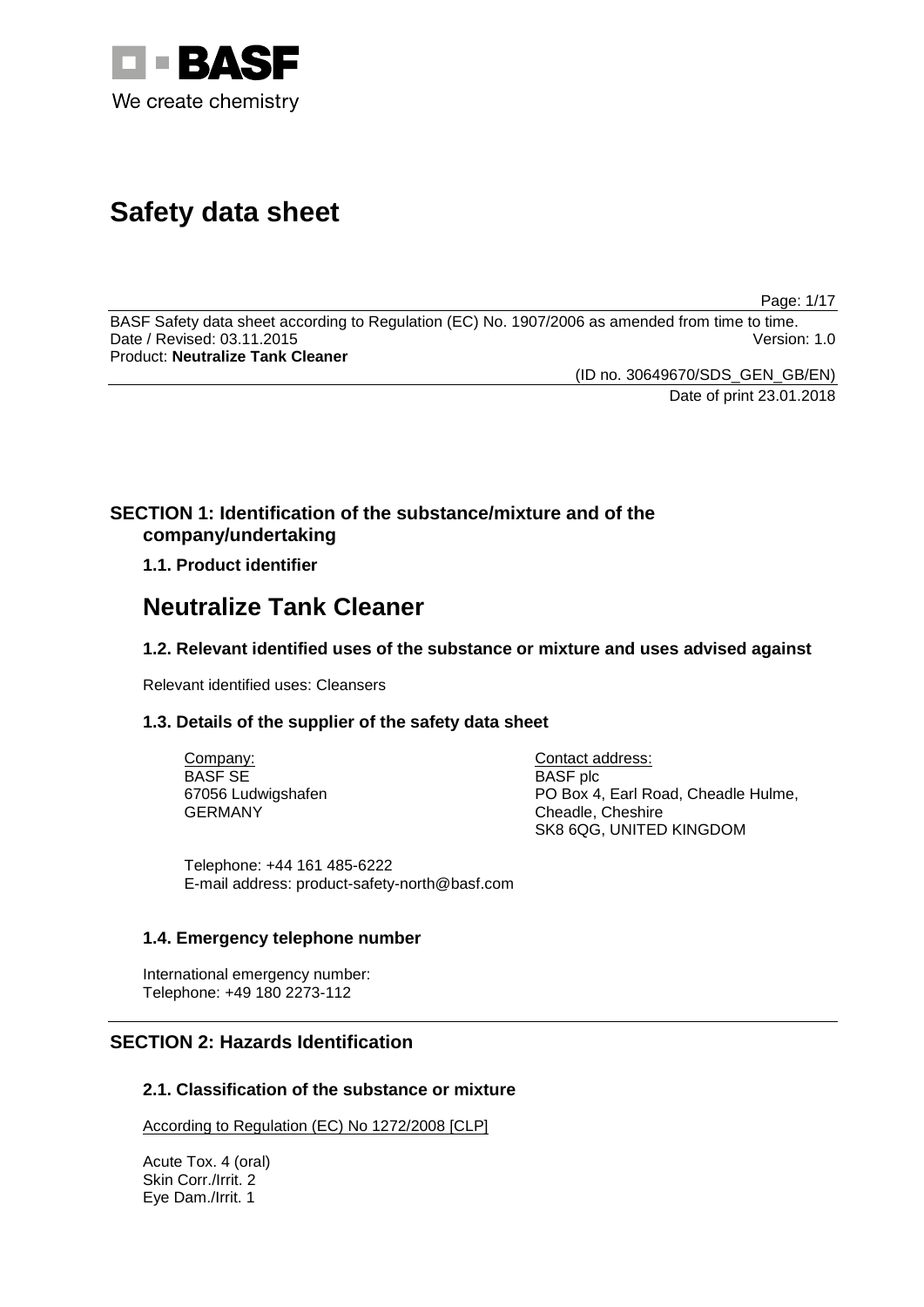Page: 2/17

BASF Safety data sheet according to Regulation (EC) No. 1907/2006 as amended from time to time. Date / Revised: 03.11.2015 Version: 1.0 Product: **Neutralize Tank Cleaner**

(ID no. 30649670/SDS\_GEN\_GB/EN) Date of print 23.01.2018

## H318, H315, H302

For the classifications not written out in full in this section the full text can be found in section 16.

## **2.2. Label elements**

According to Regulation (EC) No 1272/2008 [CLP]

Pictogram:



Signal Word: Danger

| <b>Hazard Statement:</b>               |                                                                                                                                     |
|----------------------------------------|-------------------------------------------------------------------------------------------------------------------------------------|
| H318                                   | Causes serious eye damage.                                                                                                          |
| H315                                   | Causes skin irritation.                                                                                                             |
| H302                                   | Harmful if swallowed.                                                                                                               |
| Precautionary Statements (Prevention): |                                                                                                                                     |
| P <sub>264</sub>                       | Wash contaminated body parts thoroughly after handling.                                                                             |
| P270                                   | Do not eat, drink or smoke when using this product.                                                                                 |
| P <sub>280</sub>                       | Wear protective gloves and eye/face protection.                                                                                     |
| Precautionary Statements (Response):   |                                                                                                                                     |
| P303 + P352                            | IF ON SKIN (or hair): Wash with plenty of soap and water.                                                                           |
| $P305 + P351 + P338$                   | IF IN EYES: Rinse cautiously with water for several minutes. Remove<br>contact lenses, if present and easy to do. Continue rinsing. |
| P310                                   | Immediately call a POISON CENTER or doctor/physician.                                                                               |
| P330                                   | Rinse mouth.                                                                                                                        |
| $P362 + P364$                          | Take off contaminated clothing and wash it before reuse.                                                                            |
| Precautionary Statements (Disposal):   |                                                                                                                                     |
| P501                                   | Dispose of contents/container to hazardous or special waste collection                                                              |

According to Regulation (EC) No 1272/2008 [CLP]

point.

Hazard determining component(s) for labelling: Benzenesulfonic acid, mono-C10-16-alkyl derivs., compds. with ethanolamine

## **2.3. Other hazards**

According to Regulation (EC) No 1272/2008 [CLP]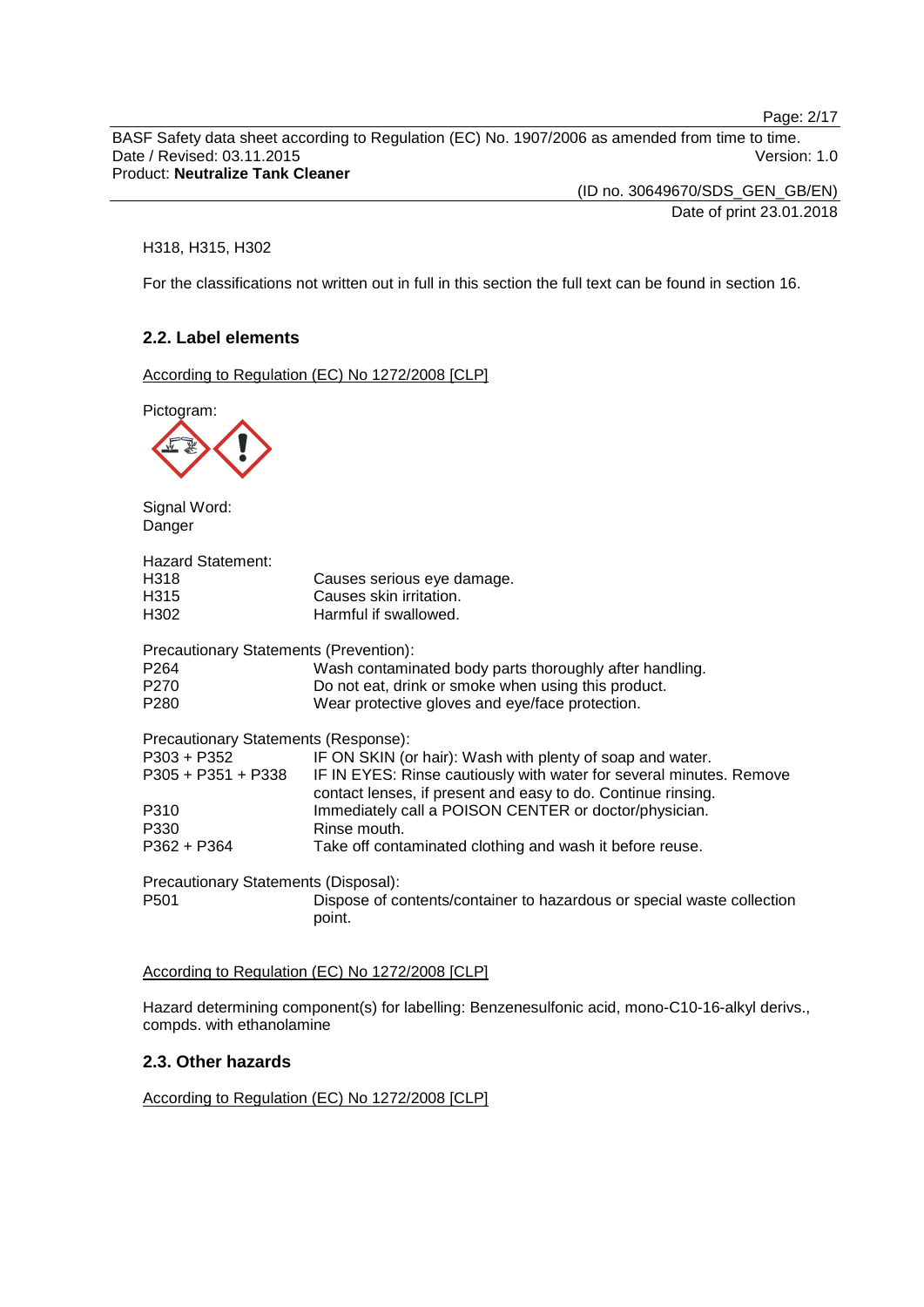Page: 3/17

BASF Safety data sheet according to Regulation (EC) No. 1907/2006 as amended from time to time. Date / Revised: 03.11.2015 Version: 1.0 Product: **Neutralize Tank Cleaner**

(ID no. 30649670/SDS\_GEN\_GB/EN)

Date of print 23.01.2018

See section 12 - Results of PBT and vPvB assessment.

If applicable information is provided in this section on other hazards which do not result in classification but which may contribute to the overall hazards of the substance or mixture.

## **SECTION 3: Composition/Information on Ingredients**

## **3.1. Substances**

Not applicable

## **3.2. Mixtures**

Chemical nature

Cleaning Agent

Hazardous ingredients (GHS) according to Regulation (EC) No. 1272/2008

Benzenesulfonic acid, mono-C10-16-alkyl derivs., compds. with ethanolamine Content (W/W): < 50 % CAS Number: 68910-32-7 Acute Tox. 4 (oral) Skin Corr./Irrit. 2

Eye Dam./Irrit. 1 H302, H315, H318

Alcohols, C12-15, ethoxylated Content (W/W):  $< 5 \%$ CAS Number: 68131-39-5

Acute Tox. 4 (oral) Eye Dam./Irrit. 1 Aquatic Acute 1 H318, H302, H400

| Tetrasodium (1-hydroxyethylidene) bisphosphonate |                     |  |
|--------------------------------------------------|---------------------|--|
| Content (W/W): $<$ 5 %                           | Acute Tox. 4 (oral) |  |
| CAS Number: 3794-83-0                            | Eye Dam./Irrit. 2   |  |
| EC-Number: 223-267-7, 249-559-4 H319, H302       |                     |  |

2-Aminoethanol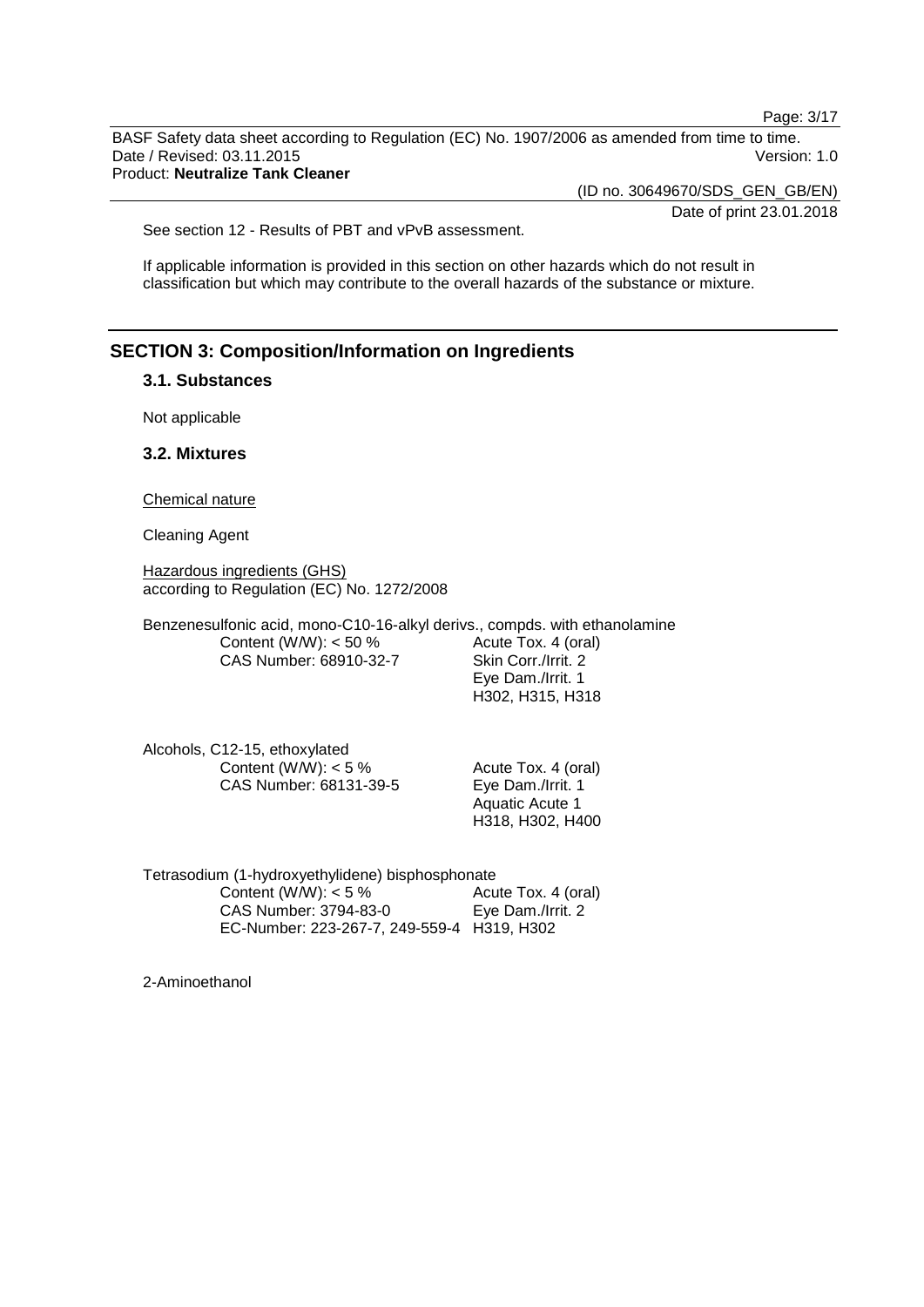Page: 4/17

BASF Safety data sheet according to Regulation (EC) No. 1907/2006 as amended from time to time. Date / Revised: 03.11.2015 Version: 1.0 Product: **Neutralize Tank Cleaner**

|                            | (ID no. 30649670/SDS_GEN_GB/EN)                |
|----------------------------|------------------------------------------------|
|                            | Date of print 23.01.2018                       |
| Content (W/W): $<$ 3 %     | Acute Tox. 4 (Inhalation - vapour)             |
| CAS Number: 141-43-5       | Acute Tox. 4 (oral)                            |
| EC-Number: 205-483-3       | Acute Tox. 4 (dermal)                          |
| INDEX-Number: 603-030-00-8 | Skin Corr./Irrit. 1B                           |
|                            | Eye Dam./Irrit. 1                              |
|                            | STOT SE 3 (irr. to respiratory syst.)          |
|                            | Aquatic Chronic 3                              |
|                            | H312, H332, H302, H335, H314, H412             |
|                            |                                                |
|                            | Specific concentration limit:                  |
|                            | STOT SE 3, irr. to respiratory syst.: $>= 5\%$ |
|                            |                                                |
|                            |                                                |
|                            |                                                |

(2-Methoxymethylethoxy)propanol Content (W/W):  $< 5 \%$ CAS Number: 34590-94-8 EC-Number: 252-104-2 REACH registration number: 01- 2119450011-60

For the classifications not written out in full in this section, including the hazard classes and the hazard statements, the full text is listed in section 16.

## **SECTION 4: First-Aid Measures**

## **4.1. Description of first aid measures**

Remove contaminated clothing.

If inhaled:

Keep patient calm, remove to fresh air, seek medical attention. Immediately administer a corticosteroid from a controlled/metered dose inhaler.

On skin contact:

Immediately wash thoroughly with plenty of water, apply sterile dressings, consult a skin specialist.

On contact with eyes:

Immediately wash affected eyes for at least 15 minutes under running water with eyelids held open, consult an eye specialist.

On ingestion:

Immediately rinse mouth and then drink 200-300 ml of water, seek medical attention.

## **4.2. Most important symptoms and effects, both acute and delayed**

Symptoms: The most important known symptoms and effects are described in the labelling (see section 2) and/or in section 11., Further important symptoms and effects are so far not known.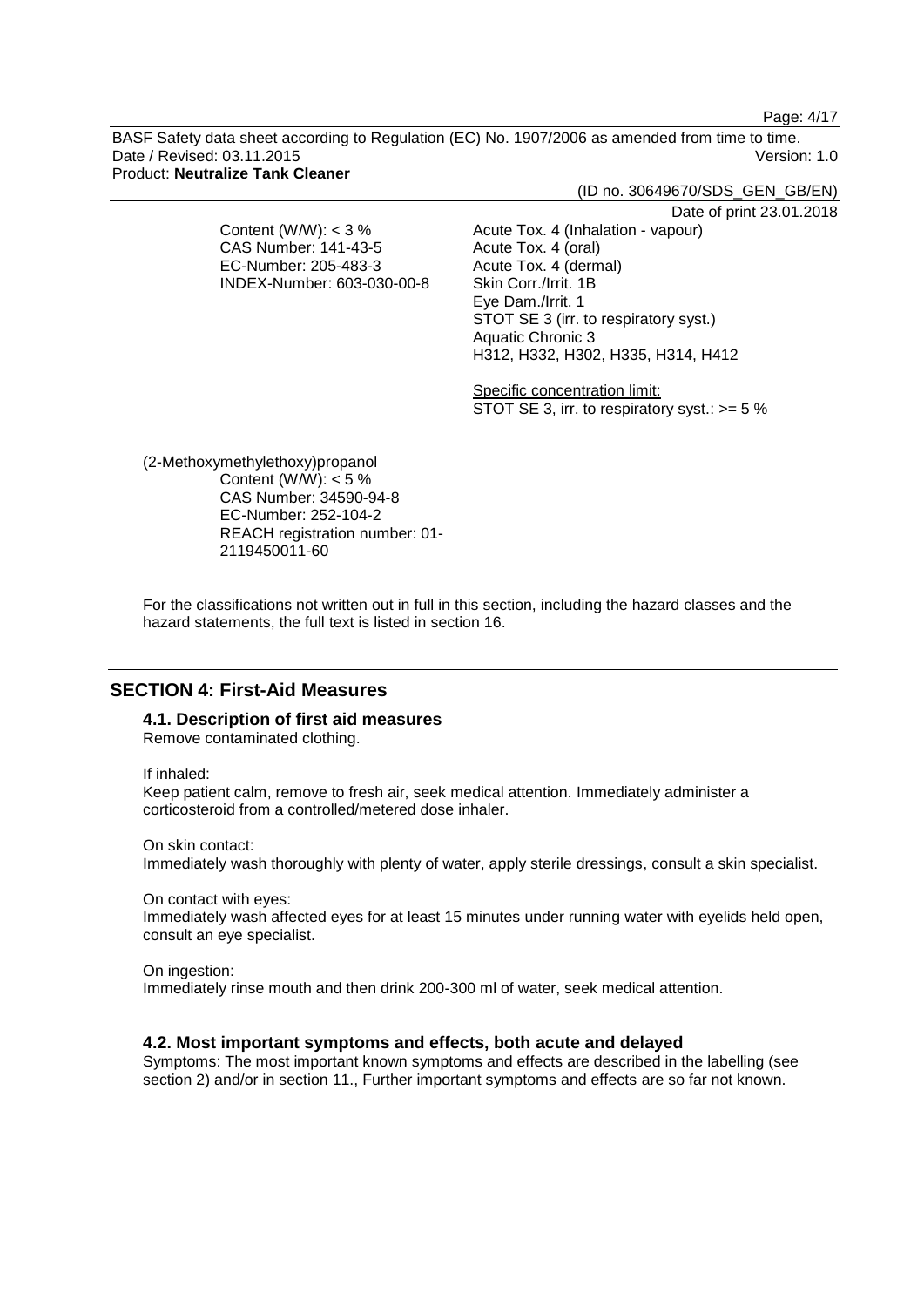Page: 5/17

BASF Safety data sheet according to Regulation (EC) No. 1907/2006 as amended from time to time. Date / Revised: 03.11.2015 Version: 1.0

Product: **Neutralize Tank Cleaner**

(ID no. 30649670/SDS\_GEN\_GB/EN)

Date of print 23.01.2018

**4.3. Indication of any immediate medical attention and special treatment needed** Treatment: Treat according to symptoms (decontamination, vital functions), no known specific antidote.

## **SECTION 5: Fire-Fighting Measures**

## **5.1. Extinguishing media**

Suitable extinguishing media: water spray, dry powder, foam, carbon dioxide

## **5.2. Special hazards arising from the substance or mixture**

carbon monoxide, Carbon dioxide, nitrogen oxides The substances/groups of substances mentioned can be released in case of fire.

# **5.3. Advice for fire-fighters**

Special protective equipment: Wear self-contained breathing apparatus and chemical-protective clothing.

Further information:

Keep containers cool by spraying with water if exposed to fire. In case of fire and/or explosion do not breathe fumes. Collect contaminated extinguishing water separately, do not allow to reach sewage or effluent systems. Dispose of fire debris and contaminated extinguishing water in accordance with official regulations.

# **SECTION 6: Accidental Release Measures**

### **6.1. Personal precautions, protective equipment and emergency procedures**

Do not breathe vapour/spray. Use personal protective clothing. Avoid contact with the skin, eyes and clothing.

## **6.2. Environmental precautions**

Do not discharge into the subsoil/soil. Do not discharge into drains/surface waters/groundwater.

### **6.3. Methods and material for containment and cleaning up**

For small amounts: Pick up with suitable absorbent material (e.g. sand, sawdust, general-purpose binder, kieselguhr).

For large amounts: Dike spillage. Pump off product.

Dispose of absorbed material in accordance with regulations. Collect waste in suitable containers, which can be labeled and sealed. Clean contaminated floors and objects thoroughly with water and detergents, observing environmental regulations.

### **6.4. Reference to other sections**

Information regarding exposure controls/personal protection and disposal considerations can be found in section 8 and 13.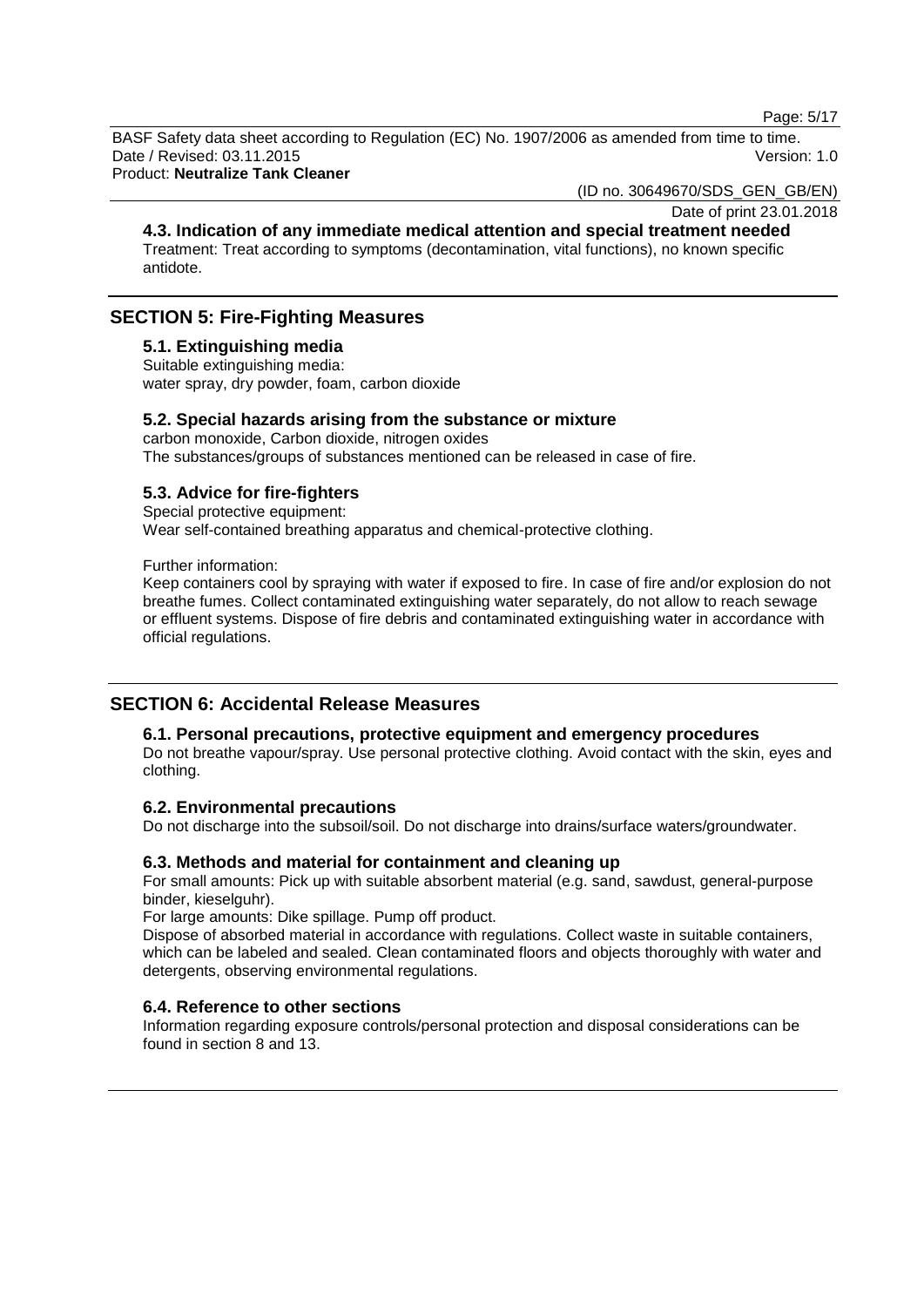Page: 6/17

BASF Safety data sheet according to Regulation (EC) No. 1907/2006 as amended from time to time. Date / Revised: 03.11.2015 Version: 1.0 Product: **Neutralize Tank Cleaner**

(ID no. 30649670/SDS\_GEN\_GB/EN)

Date of print 23.01.2018

# **SECTION 7: Handling and Storage**

## **7.1. Precautions for safe handling**

No special measures necessary if stored and handled correctly. Ensure thorough ventilation of stores and work areas. When using do not eat, drink or smoke. Hands and/or face should be washed before breaks and at the end of the shift.

Protection against fire and explosion:

Vapours may form ignitable mixture with air. Prevent electrostatic charge - sources of ignition should be kept well clear - fire extinguishers should be kept handy.

## **7.2. Conditions for safe storage, including any incompatibilities**

Segregate from foods and animal feeds. Further information on storage conditions: Keep away from heat. Protect from direct sunlight.

Storage stability: Storage duration: 24 Months

## **7.3. Specific end use(s)**

For the relevant identified use(s) listed in Section 1 the advice mentioned in this section 7 is to be observed.

# **SECTION 8: Exposure Controls/Personal Protection**

## **8.1. Control parameters**

Components with occupational exposure limits

141-43-5: 2-aminoethanol; ethanolamine

TWA value 2.5 mg/m3 ; 1 ppm (WEL/EH 40 (UK)) STEL value 7.6 mg/m3 ; 3 ppm (WEL/EH 40 (UK)) TWA value 2.5 mg/m3 ; 1 ppm (OEL (EU)) indicative STEL value 7.6 mg/m3 ; 3 ppm (OEL (EU)) indicative Skin Designation (OEL (EU)) The substance can be absorbed through the skin. Skin Designation (WEL/EH 40 (UK)) The substance can be absorbed through the skin. 34590-94-8: (2-Methoxymethylethoxy)propanol TWA value 308 mg/m3 ; 50 ppm (OEL (EU)) indicative Skin Designation (OEL (EU)) The substance can be absorbed through the skin. TWA value 308 mg/m3 ; 50 ppm (WEL/EH 40 (UK)) Skin Designation (WEL/EH 40 (UK)) The substance can be absorbed through the skin.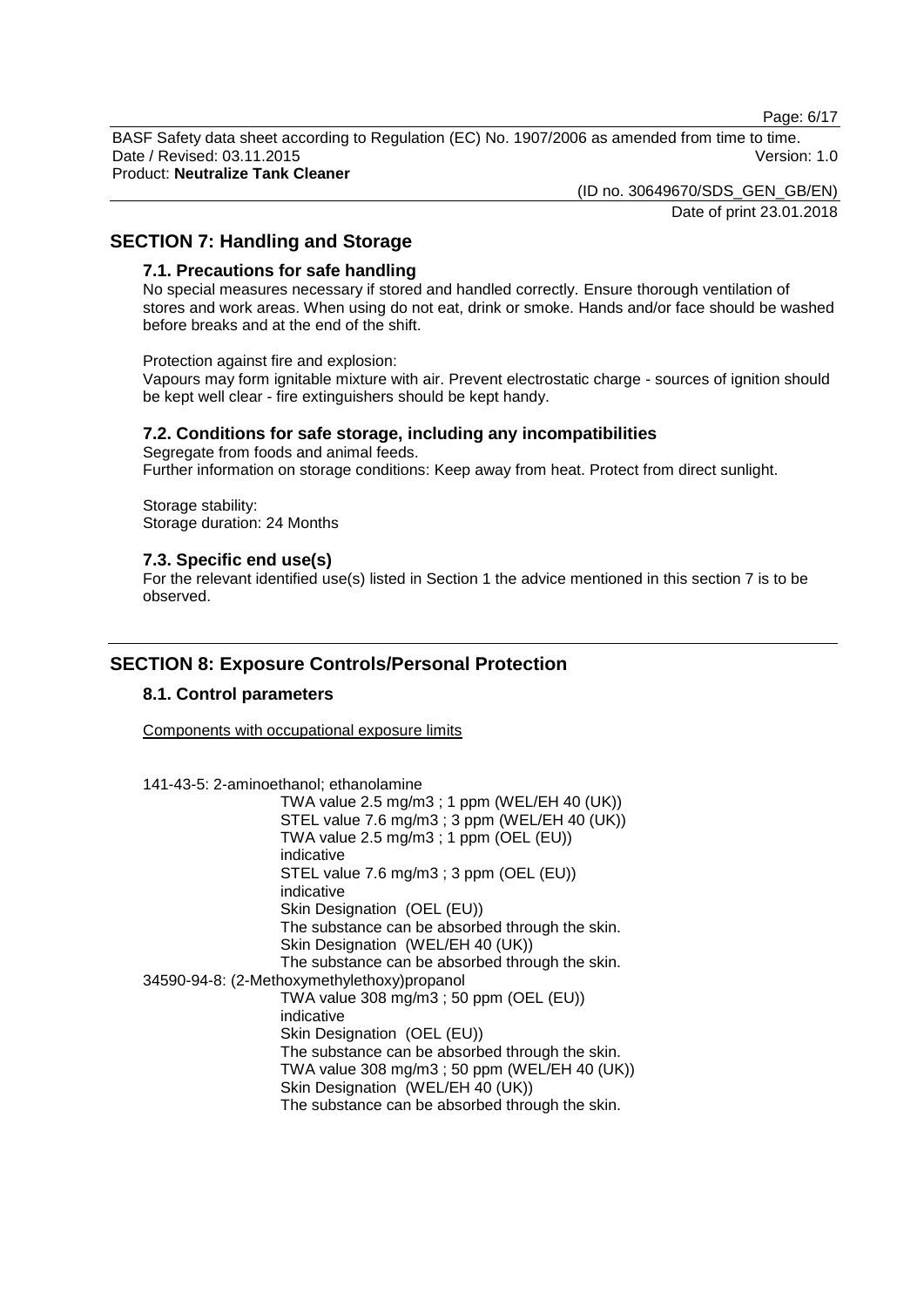Page: 7/17

BASF Safety data sheet according to Regulation (EC) No. 1907/2006 as amended from time to time. Date / Revised: 03.11.2015 Version: 1.0 Product: **Neutralize Tank Cleaner**

(ID no. 30649670/SDS\_GEN\_GB/EN)

Date of print 23.01.2018

## **8.2. Exposure controls**

Personal protective equipment

Respiratory protection:

Suitable respiratory protection for higher concentrations or long-term effect: Combination filter for gases/vapours of organic, inorganic, acid inorganic and alkaline compounds (e.g. EN 14387 Type ABEK).

Hand protection:

Suitable chemical resistant safety gloves (EN 374) also with prolonged, direct contact (Recommended: Protective index 6, corresponding > 480 minutes of permeation time according to EN 374): E.g. nitrile rubber (0.4 mm), chloroprene rubber (0.5 mm), butyl rubber (0.7 mm) etc.

Eye protection: Safety glasses with side-shields (frame goggles) (e.g. EN 166)

#### Body protection:

Body protection must be chosen depending on activity and possible exposure, e.g. apron, protecting boots, chemical-protection suit (according to EN 14605 in case of splashes or EN ISO 13982 in case of dust).

### General safety and hygiene measures

Handle in accordance with good industrial hygiene and safety practice. Wearing of closed work clothing is recommended. Store work clothing separately. Keep away from food, drink and animal feeding stuffs.

# **SECTION 9: Physical and Chemical Properties**

## **9.1. Information on basic physical and chemical properties**

| Not determined due to potential  |
|----------------------------------|
|                                  |
|                                  |
|                                  |
|                                  |
|                                  |
| The product has not been tested. |
|                                  |
|                                  |
|                                  |
|                                  |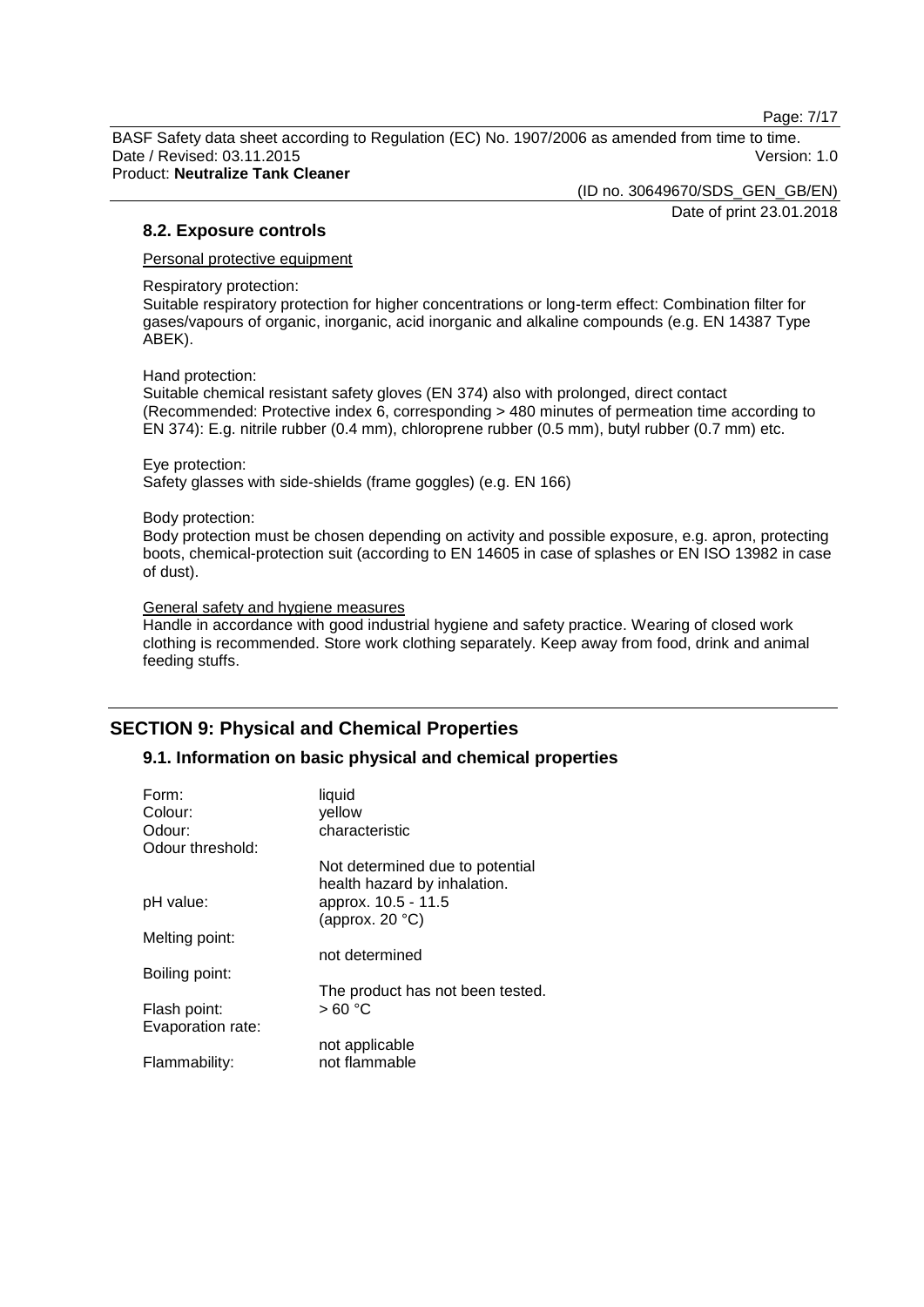Page: 8/17

BASF Safety data sheet according to Regulation (EC) No. 1907/2006 as amended from time to time. Date / Revised: 03.11.2015 Version: 1.0 Product: **Neutralize Tank Cleaner**

(ID no. 30649670/SDS\_GEN\_GB/EN)

|                                              |                                                                                        | Date of print 23.01.2018 |
|----------------------------------------------|----------------------------------------------------------------------------------------|--------------------------|
| Lower explosion limit:                       |                                                                                        |                          |
|                                              | As a result of our experience with this                                                |                          |
|                                              | product and our knowledge of its<br>composition we do not expect any                   |                          |
|                                              | hazard as long as the product is used                                                  |                          |
|                                              | appropriately and in accordance with                                                   |                          |
|                                              | the intended use.                                                                      |                          |
| Upper explosion limit:                       |                                                                                        |                          |
|                                              | As a result of our experience with this                                                |                          |
|                                              | product and our knowledge of its                                                       |                          |
|                                              | composition we do not expect any                                                       |                          |
|                                              | hazard as long as the product is used                                                  |                          |
|                                              | appropriately and in accordance with                                                   |                          |
|                                              | the intended use.                                                                      |                          |
|                                              | Information on: Tetrasodium (1-hydroxyethylidene) bisphosphonate                       |                          |
| Ignition temperature:                        | $>200$ °C                                                                              |                          |
| Vapour pressure:                             |                                                                                        |                          |
|                                              | not determined                                                                         |                          |
| Density:                                     | approx. 1.08 g/cm3                                                                     |                          |
|                                              | (20 °C)                                                                                |                          |
| Relative vapour density (air):               |                                                                                        |                          |
|                                              | not applicable                                                                         |                          |
| Solubility in water:                         | miscible                                                                               |                          |
| Information on: 2-aminoethanol; ethanolamine |                                                                                        |                          |
|                                              | Partitioning coefficient n-octanol/water (log Kow): -2.3                               | (OECD Guideline 107)     |
| ----------------------------                 | (25 °C; pH value: 6.8 - 7.3)                                                           |                          |
|                                              | Thermal decomposition: No decomposition if stored and handled as prescribed/indicated. |                          |
| Viscosity, dynamic:                          |                                                                                        |                          |
|                                              | not determined                                                                         |                          |
| Explosion hazard:                            | not explosive                                                                          |                          |
|                                              | Fire promoting properties: not fire-propagating                                        |                          |
|                                              |                                                                                        |                          |
|                                              |                                                                                        |                          |

## **9.2. Other information**

Other Information:

If necessary, information on other physical and chemical parameters is indicated in this section.

# **SECTION 10: Stability and Reactivity**

## **10.1. Reactivity**

No hazardous reactions if stored and handled as prescribed/indicated.

## **10.2. Chemical stability**

The product is stable if stored and handled as prescribed/indicated.

## **10.3. Possibility of hazardous reactions**

No hazardous reactions if stored and handled as prescribed/indicated.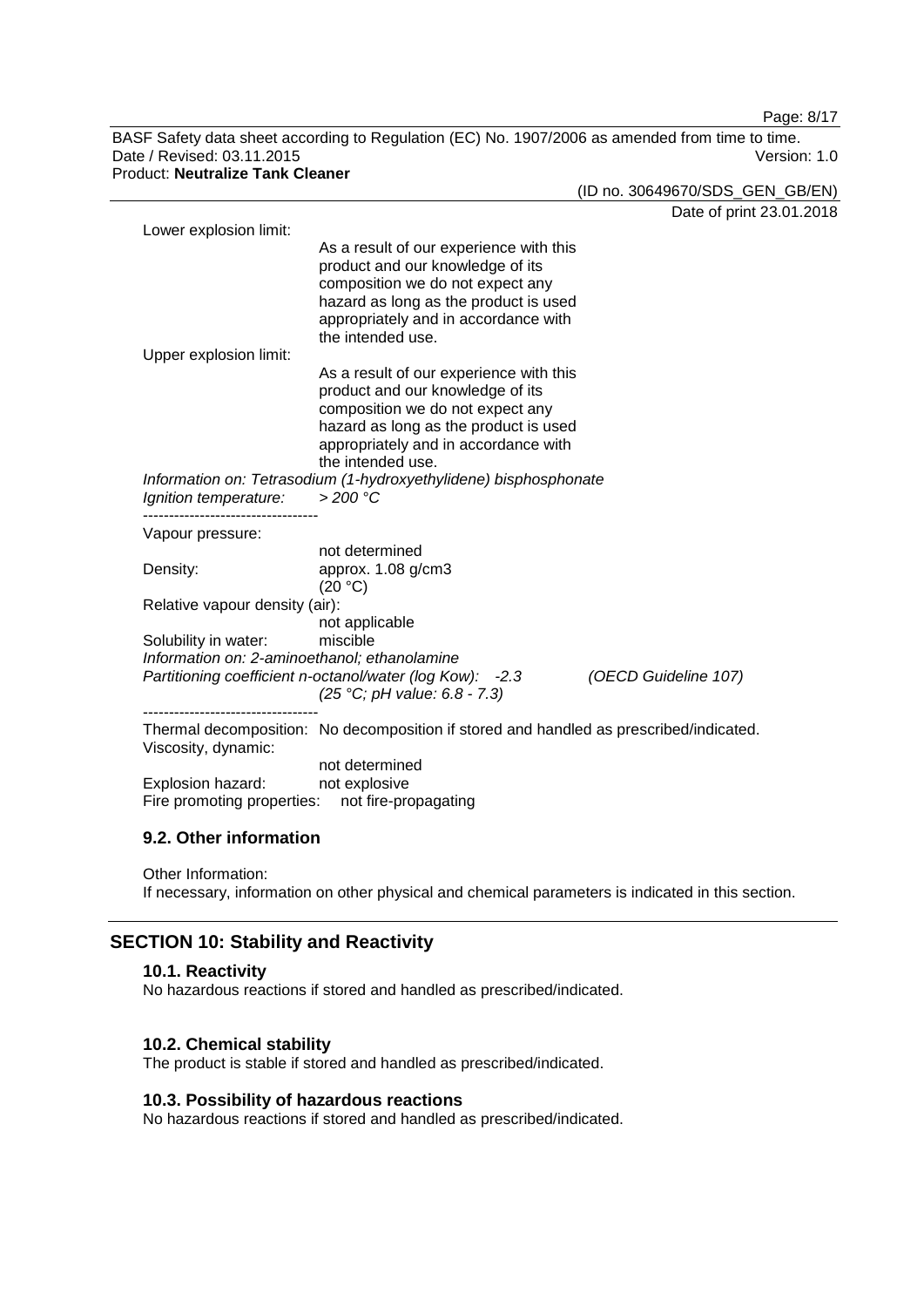Page: 9/17

BASF Safety data sheet according to Regulation (EC) No. 1907/2006 as amended from time to time. Date / Revised: 03.11.2015 Version: 1.0 Product: **Neutralize Tank Cleaner**

> (ID no. 30649670/SDS\_GEN\_GB/EN) Date of print 23.01.2018

## **10.4. Conditions to avoid**

See MSDS section 7 - Handling and storage.

## **10.5. Incompatible materials**

Substances to avoid: strong acids, strong bases, strong oxidizing agents

## **10.6. Hazardous decomposition products**

Hazardous decomposition products: No hazardous decomposition products if stored and handled as prescribed/indicated.

# **SECTION 11: Toxicological Information**

## **11.1. Information on toxicological effects**

Acute toxicity

Assessment of acute toxicity:

Of moderate toxicity after single ingestion. Virtually nontoxic by inhalation. Virtually nontoxic after a single skin contact. The product has not been tested. The statement has been derived from the properties of the individual components.

*Information on: Benzenesulfonic acid, mono-C10-16-alkyl derivs., compds. with ethanolamine*

*Experimental/calculated data: LD50 rat (oral): 2,001 mg/kg*

*Information on: Alcohols, C12-15, ethoxylated*

*Experimental/calculated data: LD50 rat (oral): 1,642 mg/kg*

*Information on: Tetrasodium (1-hydroxyethylidene) bisphosphonate*

*Experimental/calculated data: LD50 rat (oral): 940 mg/kg Literature data.*

*Information on: 2-Aminoethanol*

*Experimental/calculated data: LD50 rat (oral): 1,515 mg/kg (OECD Guideline 401)* ----------------------------------

*Information on: 2-Aminoethanol Experimental/calculated data:*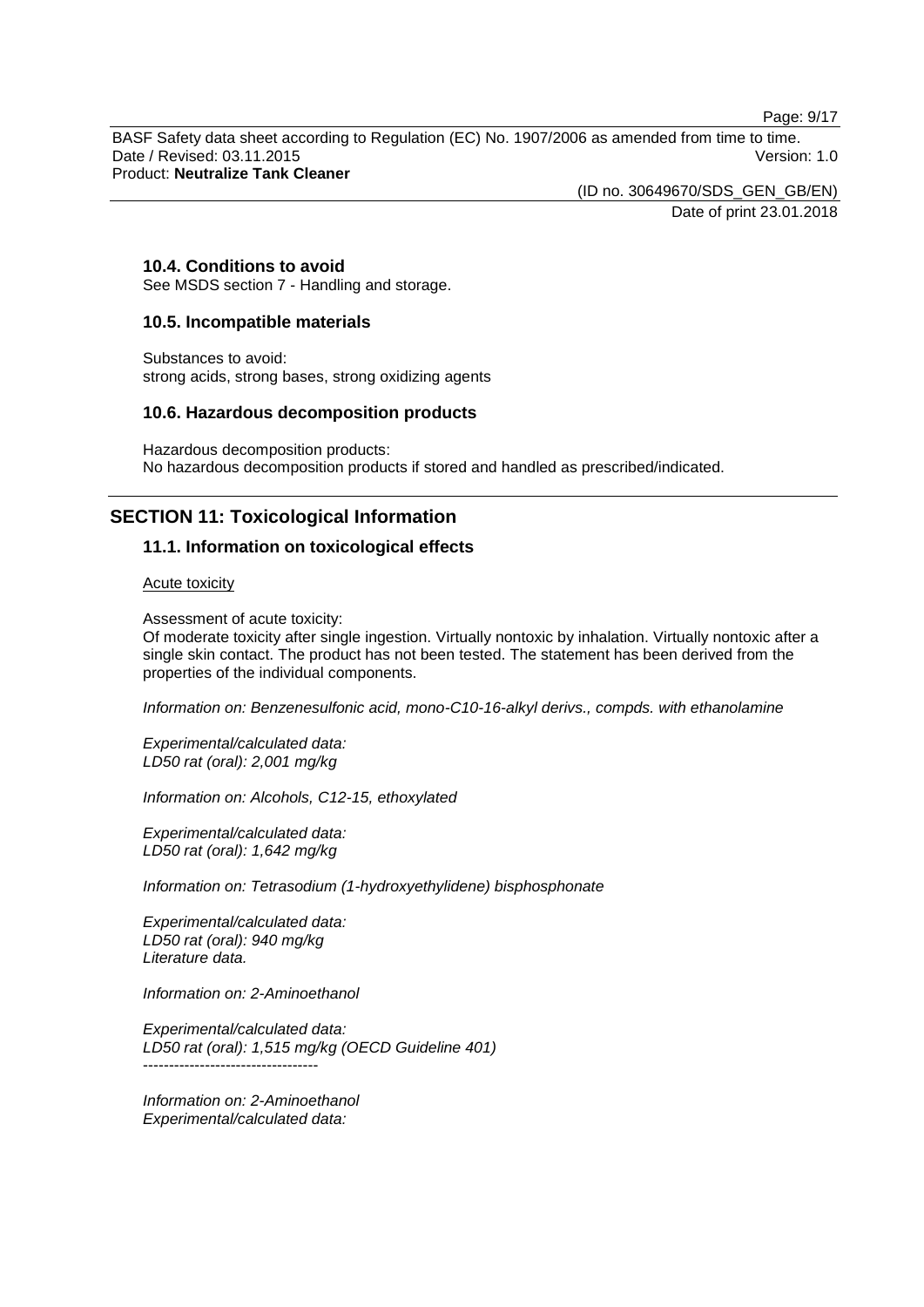Page: 10/17

BASF Safety data sheet according to Regulation (EC) No. 1907/2006 as amended from time to time. Date / Revised: 03.11.2015 Version: 1.0 Product: **Neutralize Tank Cleaner**

(ID no. 30649670/SDS\_GEN\_GB/EN)

Date of print 23.01.2018

*LC50 rat (by inhalation): > 1.3 mg/l 6 h (IRT) The European Union (EU) has classified this substance as 'harmful'. The vapour was tested.* ----------------------------------

*Information on: Benzenesulfonic acid, mono-C10-16-alkyl derivs., compds. with ethanolamine Experimental/calculated data: LD50 rat (dermal): > 2,000 mg/kg*

*Information on: Alcohols, C12-15, ethoxylated Experimental/calculated data: LD50 rat (dermal): > 2,000 mg/kg*

*LD50 rabbit (dermal): > 2,000 mg/kg*

*Information on: Tetrasodium (1-hydroxyethylidene) bisphosphonate Experimental/calculated data: LD50 rabbit (dermal): > 2,000 mg/kg Literature data.*

*Information on: 2-Aminoethanol Experimental/calculated data: LD50 rabbit (dermal): 2,504 mg/kg (OECD Guideline 402)* ----------------------------------

#### Irritation

Assessment of irritating effects: May cause severe damage to the eyes. Skin contact causes irritation. The product has not been tested. The statement has been derived from the properties of the individual components.

*Information on: 2-Aminoethanol Experimental/calculated data: Skin corrosion/irritation rabbit: Corrosive. (OECD Guideline 404)* ----------------------------------

*Information on: 2-Aminoethanol Experimental/calculated data: Serious eye damage/irritation rabbit: Irritant. (OECD Guideline 405)* ----------------------------------

#### Respiratory/Skin sensitization

Assessment of sensitization: There is no evidence of a skin-sensitizing potential.

Germ cell mutagenicity

Assessment of mutagenicity:

The product has not been tested. The statement has been derived from the properties of the individual components. Mutagenicity tests revealed no genotoxic potential.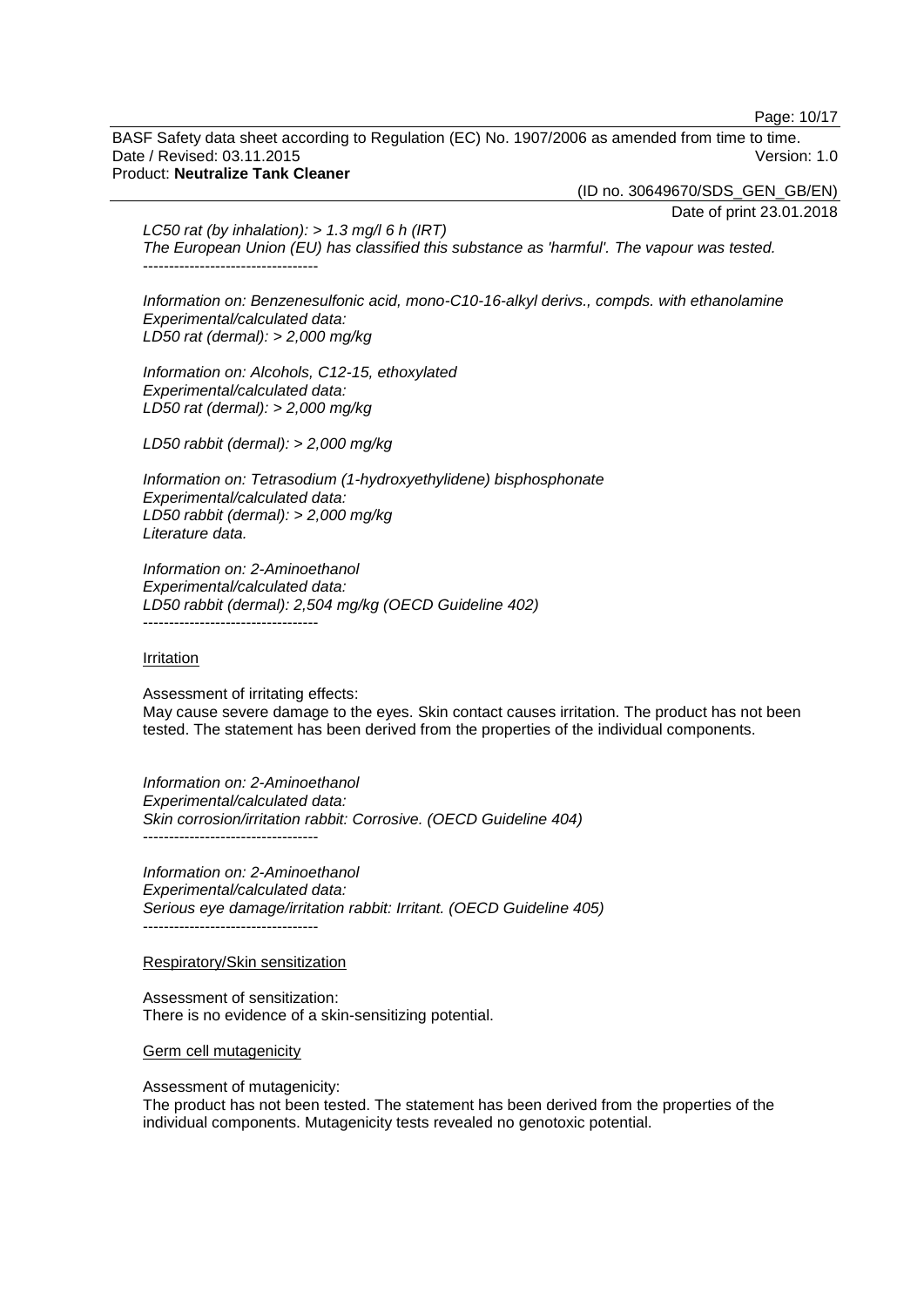Page: 11/17

BASF Safety data sheet according to Regulation (EC) No. 1907/2006 as amended from time to time. Date / Revised: 03.11.2015 Version: 1.0 Product: **Neutralize Tank Cleaner**

> (ID no. 30649670/SDS\_GEN\_GB/EN) Date of print 23.01.2018

#### **Carcinogenicity**

Assessment of carcinogenicity:

The product has not been tested. The statement has been derived from the properties of the individual components. The results of various animal studies gave no indication of a carcinogenic effect.

#### Reproductive toxicity

Assessment of reproduction toxicity: The product has not been tested. The statement has been derived from the properties of the individual components. The results of animal studies gave no indication of a fertility impairing effect.

#### Developmental toxicity

Assessment of teratogenicity:

The product has not been tested. The statement has been derived from the properties of the individual components. Animal studies gave no indication of a developmental toxic effect at doses that were not toxic to the parental animals.

Specific target organ toxicity (single exposure)

Assessment of STOT single: The available information is not sufficient for evaluation.

### Repeated dose toxicity and Specific target organ toxicity (repeated exposure)

Assessment of repeated dose toxicity:

The product has not been tested. The statement has been derived from the properties of the individual components. No substance-specific organtoxicity was observed after repeated administration to animals.

Aspiration hazard

No aspiration hazard expected.

### Other relevant toxicity information

Misuse can be harmful to health.

# **SECTION 12: Ecological Information**

### **12.1. Toxicity**

Assessment of aquatic toxicity: There is a high probability that the product is not acutely harmful to aquatic organisms.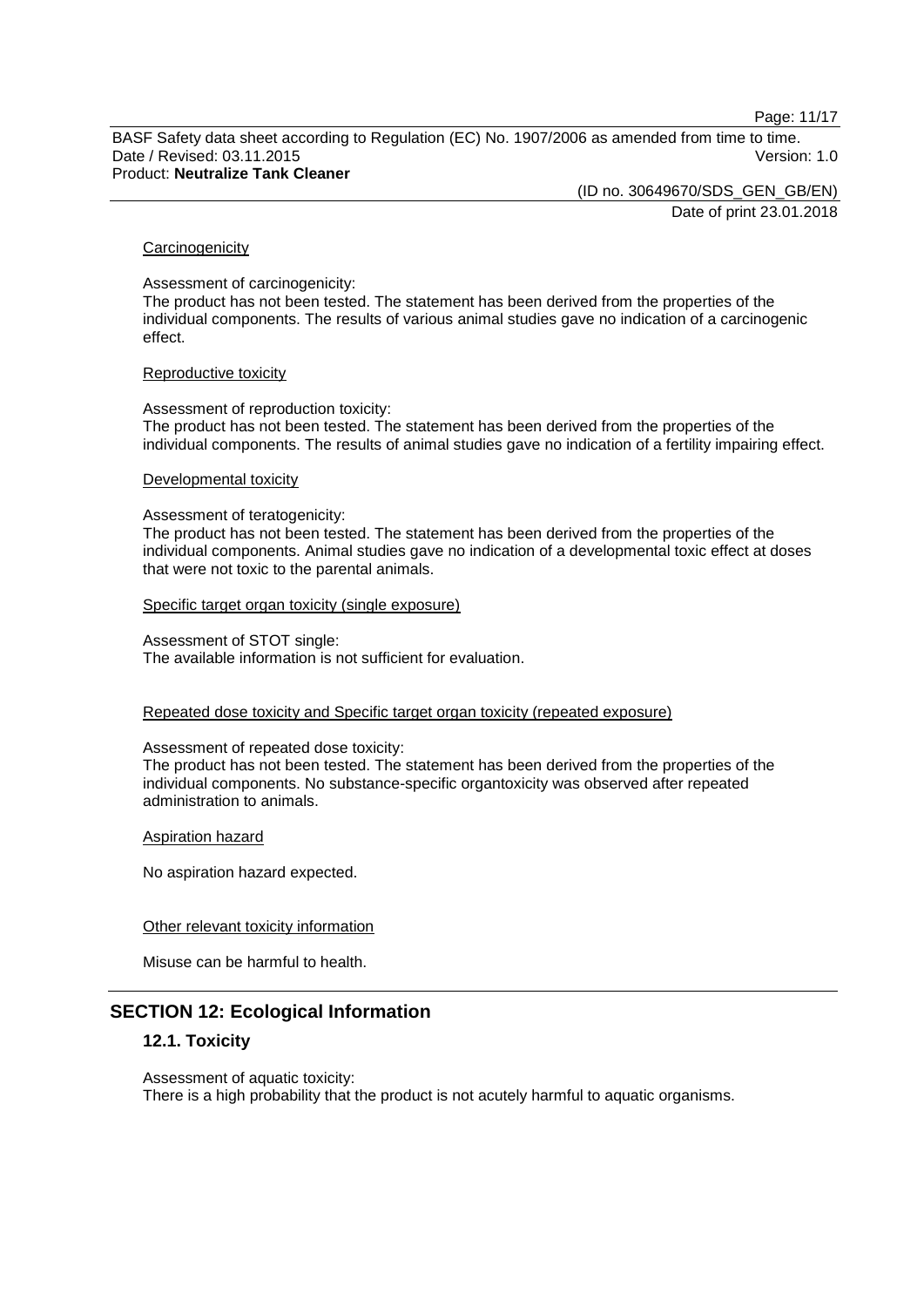Page: 12/17

BASF Safety data sheet according to Regulation (EC) No. 1907/2006 as amended from time to time. Date / Revised: 03.11.2015 Version: 1.0

## Product: **Neutralize Tank Cleaner**

(ID no. 30649670/SDS\_GEN\_GB/EN)

Date of print 23.01.2018

The product has not been tested. The statement has been derived from the properties of the individual components.

*Information on: 2-aminoethanol; ethanolamine Toxicity to fish: LC50 (96 h) 349 mg/l, Cyprinus carpio (Directive 92/69/EEC, C.1, semistatic) Nominal values (confirmed by concentration control analytics)*

*LC50 (96 h) 170 mg/l, Carassius auratus (APHA 1971, static) The statement of the toxic effect relates to the analytically determined concentration. Literature data.*

*Information on: Alcohols, C12-15, ethoxylated Toxicity to fish: LC50 (96 h) 1 - 10 mg/l, Oncorhynchus mykiss (static)*

*LC50 (96 h) 1 - 10 mg/l, Pleuronectes platessa (semistatic)*

*LC50 (96 h) < 1 mg/l, Pimephales promelas* ----------------------------------

*Information on: 2-aminoethanol; ethanolamine Aquatic invertebrates: EC50 (48 h) 65 mg/l, Daphnia magna (Directive 84/449/EEC, C.2, static) Nominal values (confirmed by concentration control analytics)*

*Information on: Alcohols, C12-15, ethoxylated Aquatic invertebrates: LC50 (96 h) 1 - 10 mg/l, Arcatia tonsa (semistatic)*

*EC50 (48 h) < 1 mg/l, Daphnia magna* ----------------------------------

*Information on: 2-aminoethanol; ethanolamine Aquatic plants: EC50 (72 h) 2.5 mg/l (growth rate), Selenastrum capricornutum (OECD Guideline 201) Literature data.*

*EC50 (72 h) 22 mg/l (growth rate), Scenedesmus subspicatus (Guideline 92/69/EEC, C.3) Nominal values (confirmed by concentration control analytics)*

*No observed effect concentration (72 h) 1 mg/l (growth rate), Selenastrum capricornutum (OECD Guideline 201) Literature data.*

*Information on: Alcohols, C12-15, ethoxylated Aquatic plants: EC50 (72 h) < 1 mg/l, Selenastrum capricornutum* ----------------------------------

### **12.2. Persistence and degradability**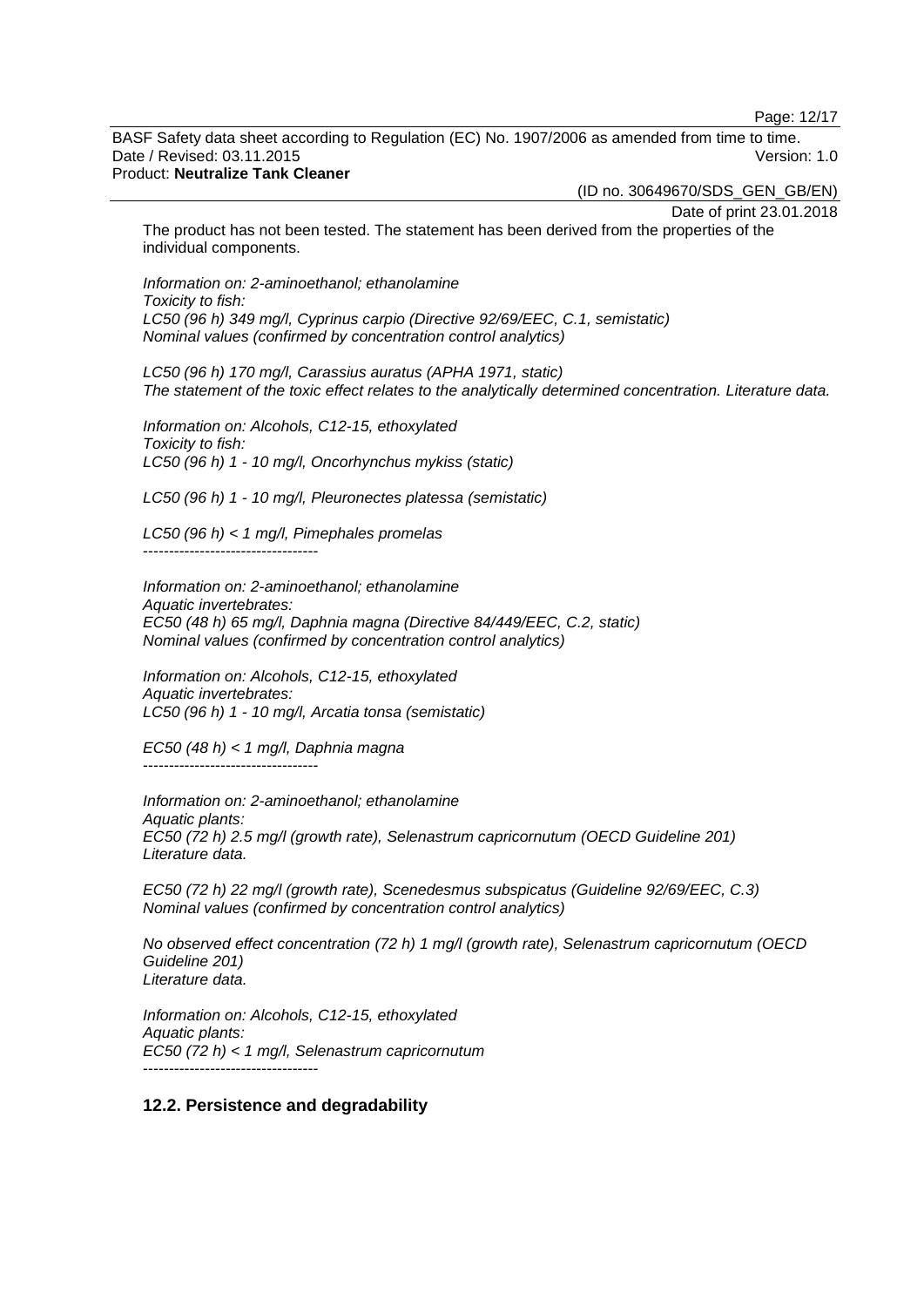Page: 13/17

BASF Safety data sheet according to Regulation (EC) No. 1907/2006 as amended from time to time. Date / Revised: 03.11.2015 Version: 1.0 Product: **Neutralize Tank Cleaner**

(ID no. 30649670/SDS\_GEN\_GB/EN)

Date of print 23.01.2018

Assessment biodegradation and elimination (H2O): The product has not been tested. The statement has been derived from the properties of the individual components.

*Information on: 2-aminoethanol; ethanolamine Assessment biodegradation and elimination (H2O): Readily biodegradable (according to OECD criteria). Readily biodegradable (according to OECD criteria).*

*Information on: Alcohols, C12-15, ethoxylated Assessment biodegradation and elimination (H2O): Readily biodegradable (according to OECD criteria).*  $-$ 

# **12.3. Bioaccumulative potential**

Assessment bioaccumulation potential: The product has not been tested. The statement has been derived from the properties of the individual components.

*Information on: 2-aminoethanol; ethanolamine Assessment bioaccumulation potential: Because of the n-octanol/water distribution coefficient (log Pow) accumulation in organisms is not to be expected.* ----------------------------------

**12.4. Mobility in soil**

Assessment transport between environmental compartments: Adsorption in soil: The product has not been tested. The statement has been derived from the properties of the individual components.

*Information on: 2-aminoethanol; ethanolamine Assessment transport between environmental compartments: Volatility: The substance will not evaporate into the atmosphere from the water surface. Adsorption in soil: Adsorption to solid soil phase is not expected.* ----------------------------------

# **12.5. Results of PBT and vPvB assessment**

The product does not contain a substance fulfilling the PBT (persistent/bioaccumulative/toxic) criteria or the vPvB (very persistent/very bioaccumulative) criteria.

# **12.6. Other adverse effects**

The product does not contain substances that are listed in Annex I of Regulation (EC) 2037/2000 on substances that deplete the ozone layer.

# **12.7. Additional information**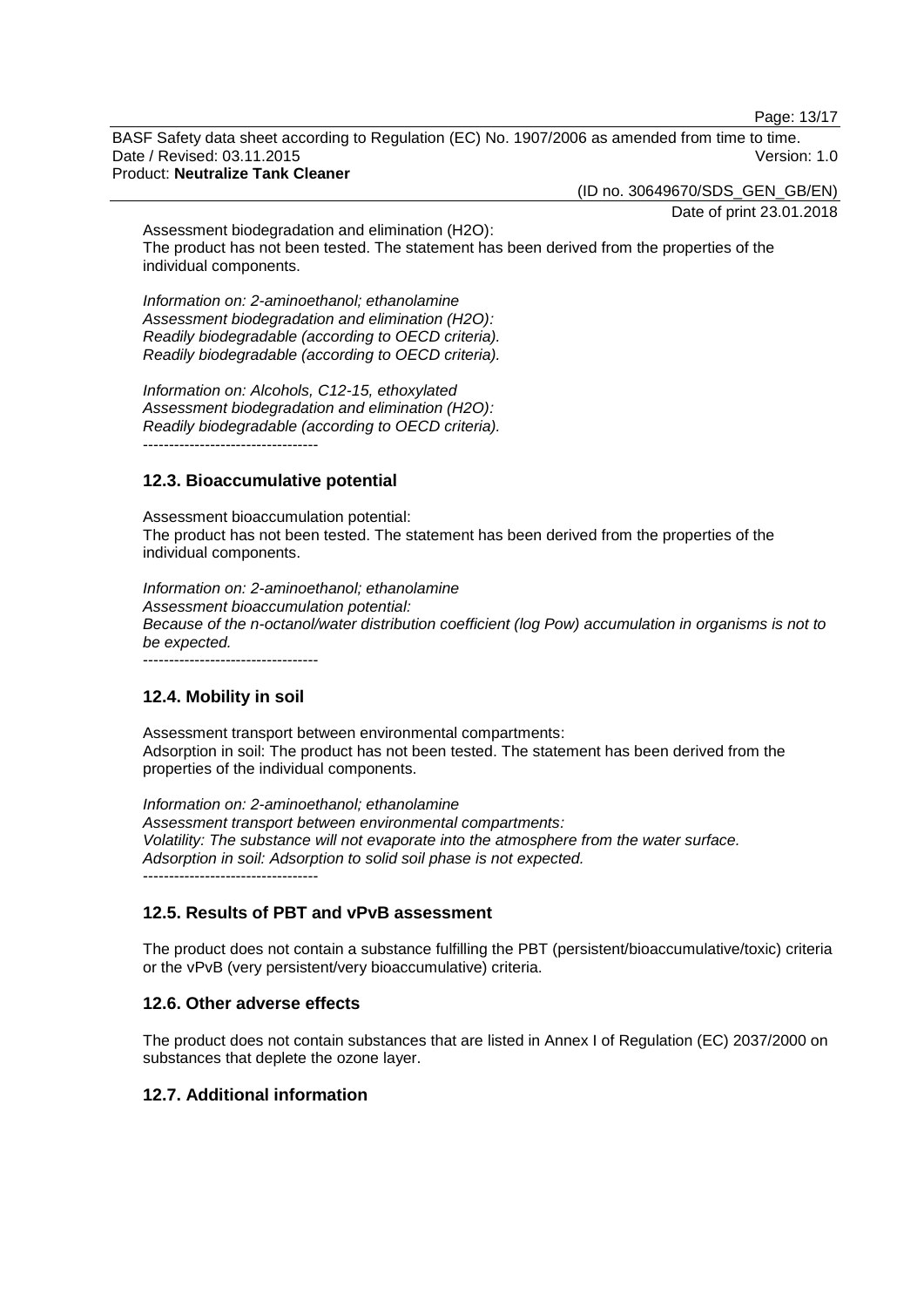Page: 14/17

BASF Safety data sheet according to Regulation (EC) No. 1907/2006 as amended from time to time. Date / Revised: 03.11.2015 Version: 1.0 Product: **Neutralize Tank Cleaner**

(ID no. 30649670/SDS\_GEN\_GB/EN)

Date of print 23.01.2018

Other ecotoxicological advice:

Do not discharge product into the environment without control.

# **SECTION 13: Disposal Considerations**

### **13.1. Waste treatment methods**

Must be disposed of or incinerated in accordance with local regulations.

The UK Environmental Protection (Duty of Care) Regulations (EP) and amendments should be noted (United Kingdom).

This product and any uncleaned containers must be disposed of as hazardous waste in accordance with the 2005 Hazardous Waste Regulations and amendments (United Kingdom)

Contaminated packaging:

Contaminated packaging should be emptied as far as possible and disposed of in the same manner as the substance/product.

# **SECTION 14: Transport Information**

### **Land transport**

ADR

|                             | Not classified as a dangerous good under transport regulations |
|-----------------------------|----------------------------------------------------------------|
| UN number:                  | Not applicable                                                 |
| UN proper shipping name:    | Not applicable                                                 |
| Transport hazard class(es): | Not applicable                                                 |
| Packing group:              | Not applicable                                                 |
| Environmental hazards:      | Not applicable                                                 |
| Special precautions for     | None known                                                     |
| user                        |                                                                |

#### RID

|                                            | Not classified as a dangerous good under transport regulations |
|--------------------------------------------|----------------------------------------------------------------|
| UN number:                                 | Not applicable                                                 |
| UN proper shipping name:                   | Not applicable                                                 |
| Transport hazard class(es): Not applicable |                                                                |
| Packing group:                             | Not applicable                                                 |
| Environmental hazards:                     | Not applicable                                                 |
| Special precautions for                    | None known                                                     |
| user                                       |                                                                |

**Inland waterway transport** ADN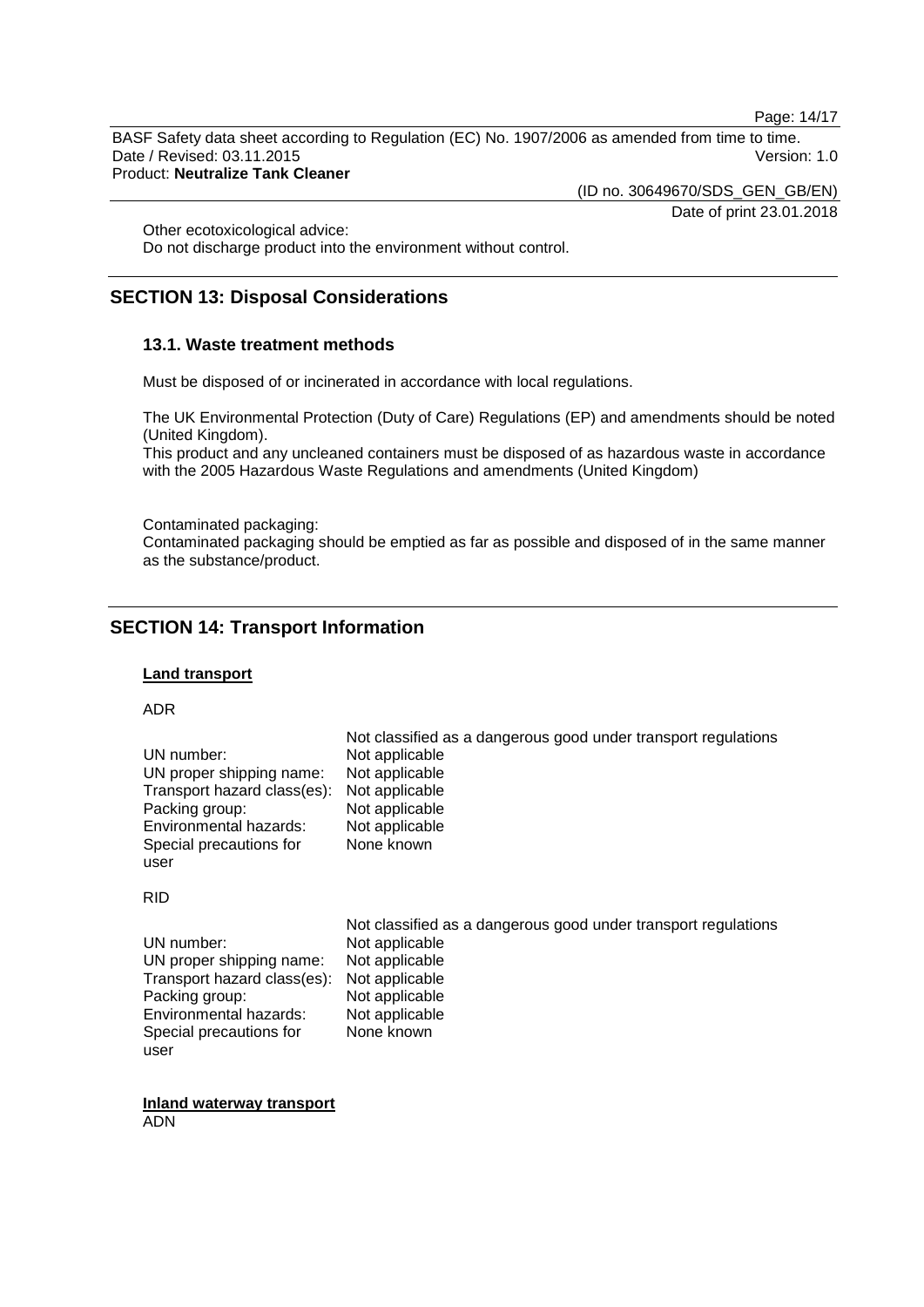Page: 15/17

BASF Safety data sheet according to Regulation (EC) No. 1907/2006 as amended from time to time. Date / Revised: 03.11.2015 Version: 1.0

# Product: **Neutralize Tank Cleaner**

(ID no. 30649670/SDS\_GEN\_GB/EN)

Date of print 23.01.2018

Not classified as a dangerous good under transport regulations UN number: Not applicable<br>UN proper shipping name: Not applicable UN proper shipping name: Not applicable<br>Transport hazard class(es): Not applicable Transport hazard class(es): Not applicable<br>Packing group: Not applicable Packing group: Not applicable<br>
Environmental hazards: Not applicable Environmental hazards: Special precautions for user None known Transport in inland Not evaluated

### **Sea transport**

waterway vessel:

#### IMDG

| UN number:<br>UN proper shipping name:<br>Transport hazard class(es): | Not classified as a dangerous good under transport regulations<br>Not applicable<br>Not applicable<br>Not applicable |
|-----------------------------------------------------------------------|----------------------------------------------------------------------------------------------------------------------|
| Packing group:<br>Environmental hazards:                              | Not applicable<br>Not applicable                                                                                     |
| Special precautions for<br>user                                       | None known                                                                                                           |

### **Air transport**

#### IATA/ICAO

|                                            | Not classified as a dangerous good under transport regulations |
|--------------------------------------------|----------------------------------------------------------------|
| UN number:                                 | Not applicable                                                 |
| UN proper shipping name:                   | Not applicable                                                 |
| Transport hazard class(es): Not applicable |                                                                |
| Packing group:                             | Not applicable                                                 |
| Environmental hazards:                     | Not applicable                                                 |
| Special precautions for                    | None known                                                     |
| user                                       |                                                                |

#### **14.1. UN number**

See corresponding entries for "UN number" for the respective regulations in the tables above.

## **14.2. UN proper shipping name**

See corresponding entries for "UN proper shipping name" for the respective regulations in the tables above.

## **14.3. Transport hazard class(es)**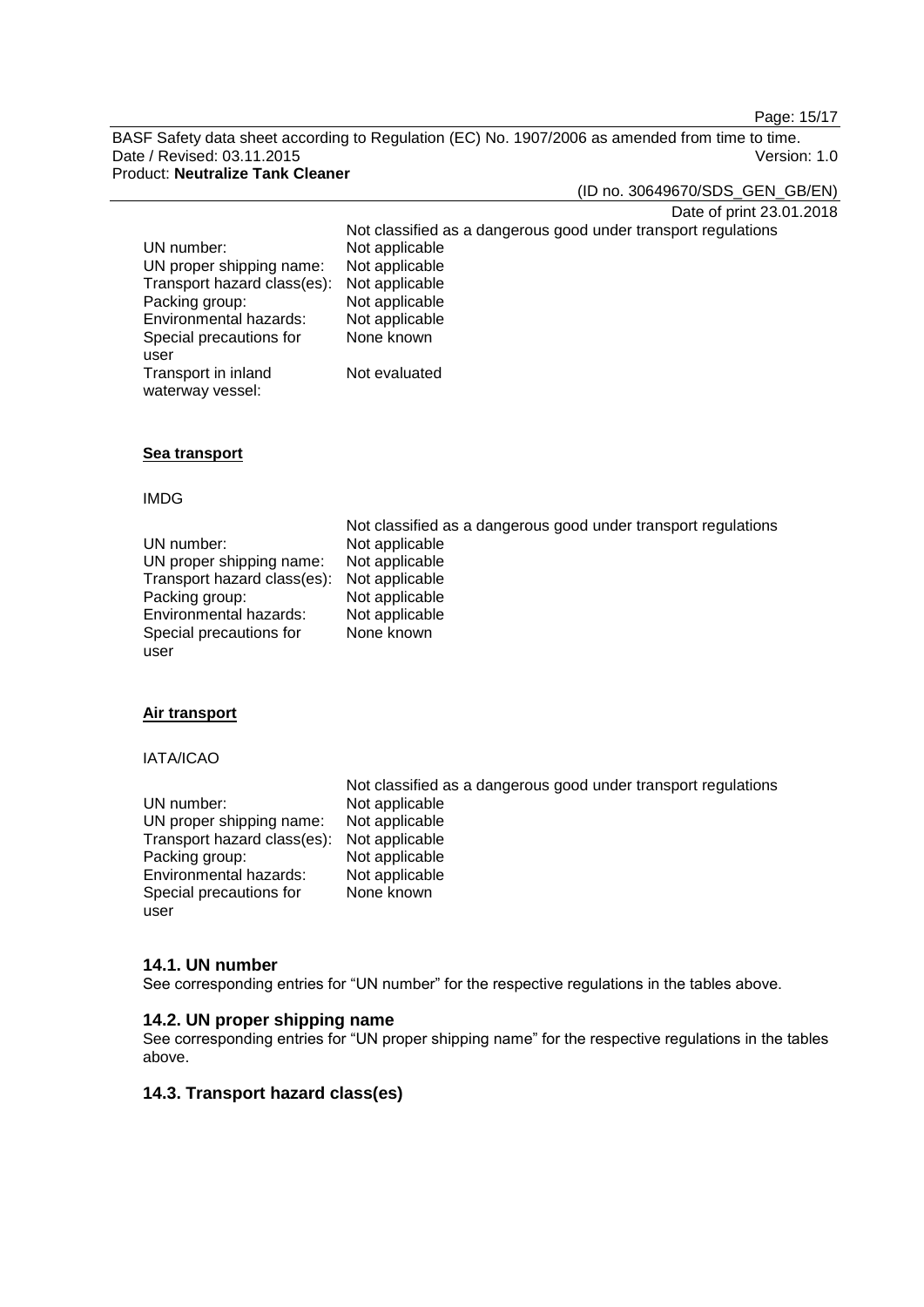Page: 16/17

BASF Safety data sheet according to Regulation (EC) No. 1907/2006 as amended from time to time. Date / Revised: 03.11.2015 Version: 1.0

## Product: **Neutralize Tank Cleaner**

(ID no. 30649670/SDS\_GEN\_GB/EN)

Date of print 23.01.2018

See corresponding entries for "Transport hazard class(es)" for the respective regulations in the tables above.

## **14.4. Packing group**

See corresponding entries for "Packing group" for the respective regulations in the tables above.

## **14.5. Environmental hazards**

See corresponding entries for "Environmental hazards" for the respective regulations in the tables above.

## **14.6. Special precautions for user**

See corresponding entries for "Special precautions for user" for the respective regulations in the tables above.

## **14.7. Transport in bulk according to Annex II of MARPOL73/78 and the IBC Code**

| Regulation:         | Not evaluated |
|---------------------|---------------|
| Shipment approved:  | Not evaluated |
| Pollution name:     | Not evaluated |
| Pollution category: | Not evaluated |
| Ship Type:          | Not evaluated |
|                     |               |

# **SECTION 15: Regulatory Information**

## **15.1. Safety, health and environmental regulations/legislation specific for the substance or mixture**

If other regulatory information applies that is not already provided elsewhere in this safety data sheet, then it is described in this subsection.

The data should be considered when making any assessment under the Control of Substances Hazardous to Health Regulations (COSHH), and related guidance, for example, 'COSHH Essentials' (United Kingdom).

## **15.2. Chemical Safety Assessment**

Advice on product handling can be found in sections 7 and 8 of this safety data sheet.

# **SECTION 16: Other Information**

Full text of the classifications, including the hazard classes and the hazard statements, if mentioned in section 2 or 3:

| Acute toxicity                                   |
|--------------------------------------------------|
| Skin corrosion/irritation                        |
| Serious eye damage/eye irritation                |
| Hazardous to the aquatic environment - acute     |
| Specific target organ toxicity — single exposure |
|                                                  |